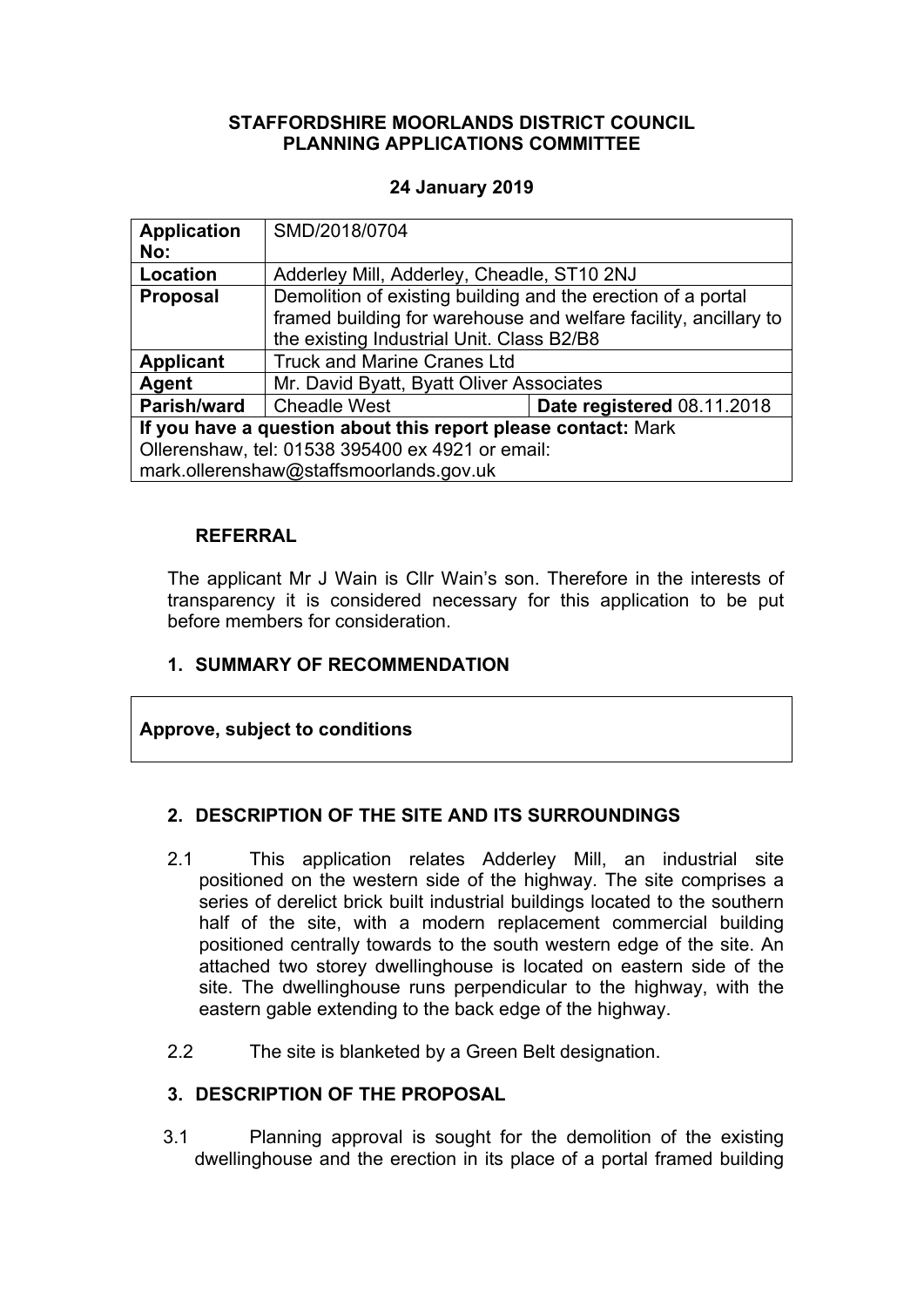providing a warehouse and welfare facility (Use Class B2/B8) in association with the existing industrial unit.

- 3.2 The proposed building would be sited adjacent and parallel to the highway and is rectangular in plan with a gross internal floor area of 225 sq.m. Materials used in construction would comprise powder coated steel, profile cladding in green to match the existing industrial building on the site. Access to the proposed would be from within the site and no alteration is proposed to the existing access point.
- 3.3 A previous application for the demolition of the existing dwelling and construction of a new dwelling was granted in October 2016 (ref. SMD/2016/0461) with Condition 5 of that approval requiring the demolition of the existing dwelling and restoration of the land to be completed within 6 months of the first occupation of the new dwelling.
- 3.4 The application, the details attached to it, including the plans, and comments made by the consultees can be found on the Council's website at:-

[http://publicaccess.staffsmoorlands.gov.uk/portal/servlets/ApplicationS](http://publicaccess.staffsmoorlands.gov.uk/portal/servlets/ApplicationSearchServlet?PKID=127036) [earchServlet?PKID=127036](http://publicaccess.staffsmoorlands.gov.uk/portal/servlets/ApplicationSearchServlet?PKID=127036)

| <b>Application Reference</b> | <b>Description</b>                                                                                                                                                                 | <b>Outcome</b> |
|------------------------------|------------------------------------------------------------------------------------------------------------------------------------------------------------------------------------|----------------|
| SMD/1987/1221                | Warehouse and storage<br>facilities. Industrial<br>production of ceramic<br>raw materials.<br>Calcination of bone ash.<br>Offices vehicle garage<br>facilities                     | Approved       |
| SMD/2005/0629                | Replacement industrial<br>building for B2 use<br>(modification of<br>commercial vehicles)<br>and construction of<br>turning area and car<br>part                                   | Refused        |
| SMD/2005/1455                | Replacement industrial<br>building for B2 use<br>(modification of<br>commercial vehicles),<br>alterations to east site<br>entrance with<br>associated parking and<br>turning areas | Approved       |

# **4. RELEVANT PLANNING HISTORY**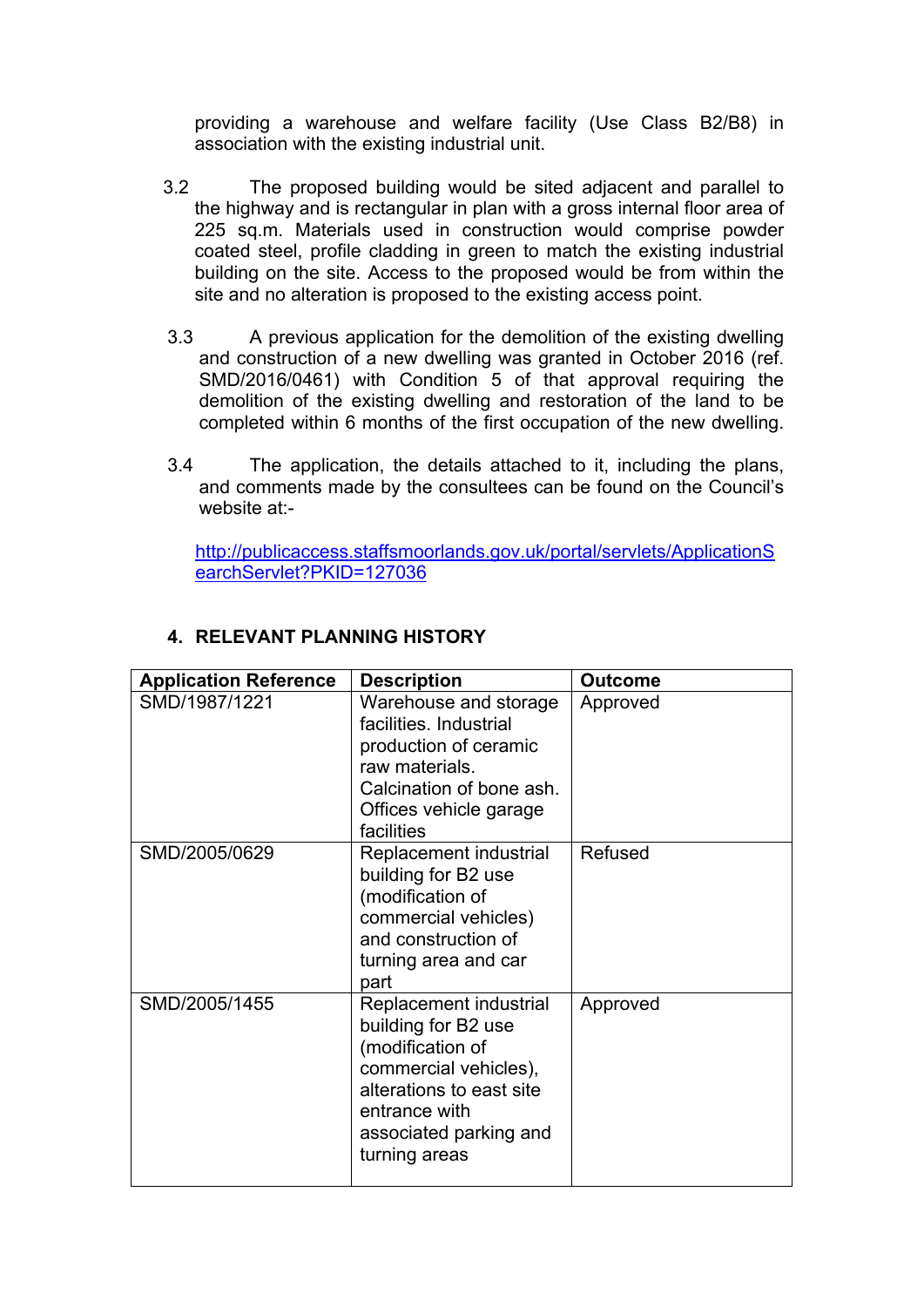| SMD/2009/0019 | Replacement<br>commercial building                                                                                                   | Approved |
|---------------|--------------------------------------------------------------------------------------------------------------------------------------|----------|
| SMD/2009/0699 | Removal of conditions 3<br>an 18 from application<br>09/00066<br>(SMD/2009/0019)-<br>hours of operation and<br>use class restriction | Refused  |
| SMD/2009/1133 | Amendment to condition<br>3 and removal of<br>condition 18 of planning<br>approval 09/00066/FUL<br>(SMD/2009/0019)                   | Approved |
| SMD/2016/0461 | Demolition of the<br>existing two storey<br>dwelling and<br>construction of new<br>dwelling                                          | Approved |
| DOC/2016/0111 | Discharge of conditions<br>1-8 of SMD/2016/0461                                                                                      | Approved |

# **5. PLANNING POLICIES RELEVANT TO THE DECISION**

- 5.1 The Development Plan comprises of:
	- Staffordshire Moorlands Local Plan (adopted 1998)
	- The Staffordshire Moorlands Local Development NPPF Core Strategy (Adopted March 2014)
	- The Minerals Local Plan (Adopted December 1999)
	- Staffordshire and Stoke-on-Trent Joint Waste Core Strategy (Adopted March 2013)

### Staffordshire Moorlands Local Plan (1998)

5.2 Development boundaries within the 1998 Adopted Local Plan are still in force until such time as they are reviewed and adopted through the site allocations process. Public consultation on specific site allocations has now commenced.

### Adopted Staffordshire Moorlands Local Development NPPF (LDF) (26th March 2014)

5.3 The Staffordshire Moorlands Local Development NPPF (LDF) is a District wide development plan which replaces the Staffordshire Moorlands Local Plan to provide a framework for delivering development up to 2026. The Core Strategy is the key LDF document. It is a strategic District wide plan which influences how and where the Staffordshire Moorlands will develop in the future. It sets out what the Council would like to achieve in each of the main towns and the rural areas outside of the Peak District National Park. The Core Strategy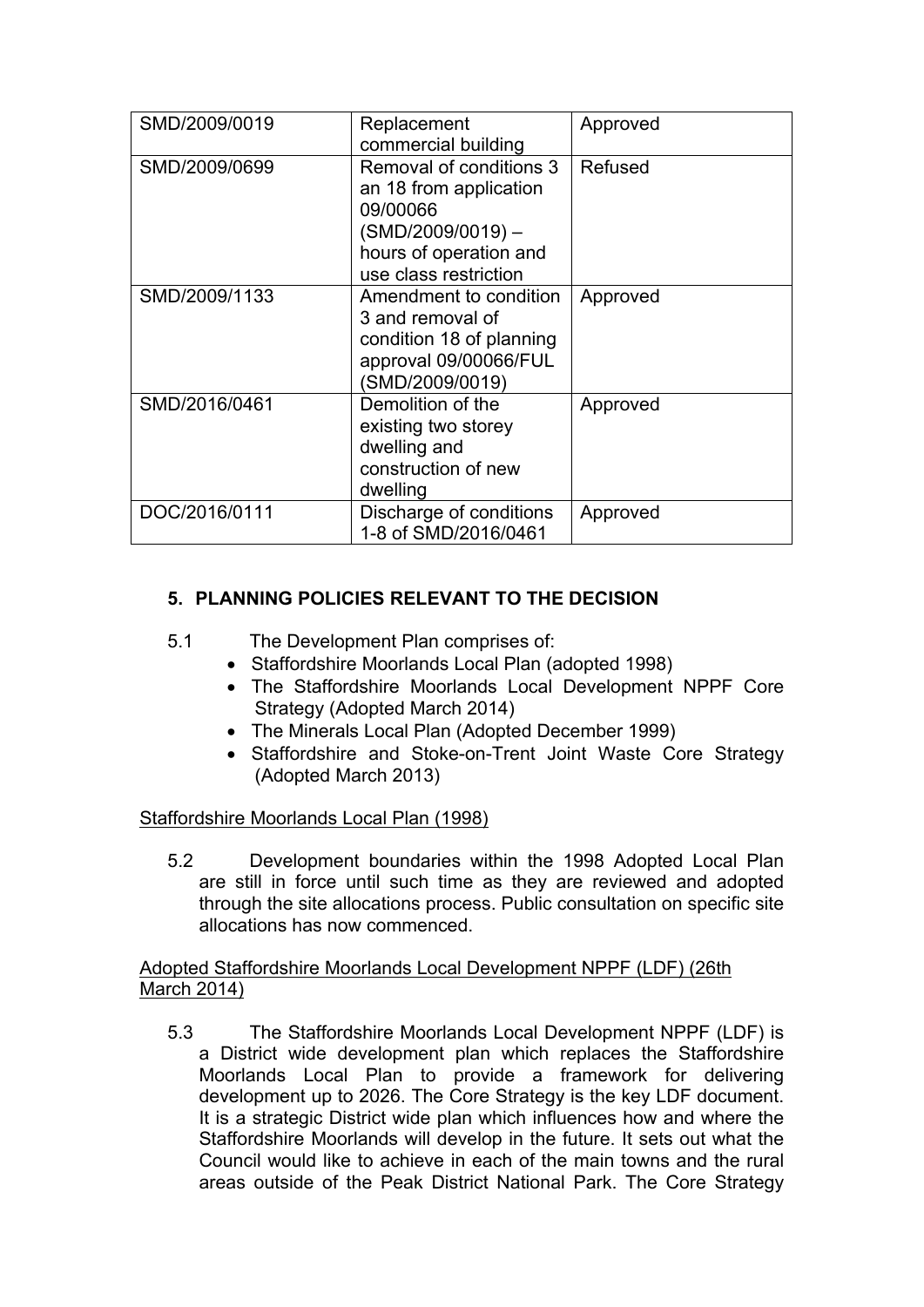provides the framework for future LDF documents which will then identify specific sites for development in the District (Site Allocations Development Plan Document) and provides detailed guidance to supplement the policies (Supplementary Planning Guidance).

- 5.4 The following CS (Core Strategy) policies are relevant to the application:-
	- SS1 Development Principles
	- SS1a Presumption in Favour of Sustainable Development
	- SS6c Other Rural Areas Area Strategy
	- SD1 Sustainable Use of Resources
	- SD4 Pollution and Flood Risk
	- E1 New Employment Development
	- E2 Existing Employment Areas
	- R1 Rural Diversification
	- DC1 Design Considerations
	- DC3 Landscape and Settlement Setting
	- NE1 Biodiversity and Geological Resources
	- T1 Development and Sustainable Transport
	- T2 Other Sustainable Transport Measures

### Supplementary Planning Guidance (SPG)

• Design SPG

### National Planning Policy Framework NPPF

- Paragraph 11 Presumption in favour of sustainable development
- Chapter 4 Decision making
- Chapter 6 Building a strong, competitive economy
- Chapter 9 Promoting sustainable transport
- Chapter 12 Achieving well-designed places
- Chapter 13 Protecting Green Belt land
- Chapter 14 Meeting the challenge of climate change, flooding and coastal change
- Chapter 15 Conserving and enhancing the natural environment

### National Planning Policy Guidance

### Emerging Staffordshire Moorlands Local Plan

### 5.4 Paragraph 48 of the NPPF states that:

*"…decision-takers may also give weight to relevant policies in emerging plans according to:*

- *the stage of preparation of the emerging plan (the more advanced the preparation, the greater the weight that may be given);*
- *the extent to which there are unresolved objections to relevant policies (the less significant the unresolved objections, the greater the weight that may be given); and*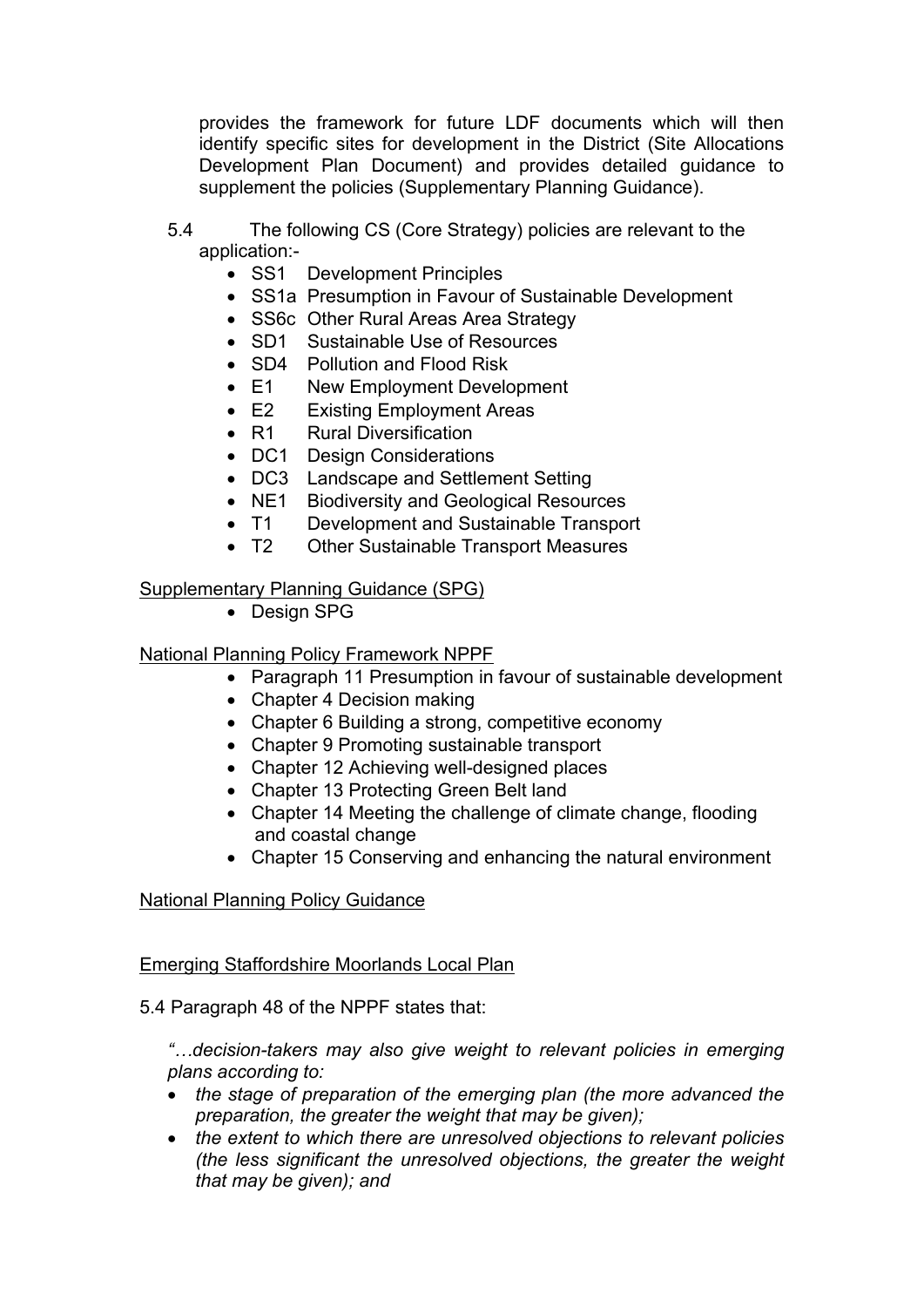*the degree of consistency of the relevant policies in the emerging plan to the policies in this Framework (the closer the policies in the emerging plan to the policies in the Framework, the greater the weight that may be given).*

### Local Plan process

5.5 The Council agreed to publish the Local Plan Submission Version for representations in February 2018. At this point, the Council agreed that the Local Plan was "sound". Formal representations were then invited from residents, businesses and other stakeholders to provide them with the opportunity to support or challenge the soundness or legal compliance of the Local Plan. This stage in the process followed three previous public consultations since 2015 which had informed the preparation of the Local Plan alongside a comprehensive evidence base.

5.6 In June 2018, the Council subsequently agreed to submit the Local Plan Submission Version to the Secretary of State for examination. An examination in public was held in the Autumn of 2018 in order to determine whether the Local Plan is sound and legally compliant. Subject to the findings of the appointed inspector, the Local Plan is expected to be adopted in the Spring of 2019. At his point, it will supersede the adopted Core Strategy and become part of the statutory development plan for the District.

5.7 In this context, the Council's position on the weight to be given to the policies contained in the Local Plan Submission Version in terms of the three criteria set out in Paragraph 48 of the NPPF is as follows:

- The stage of preparation the Local Plan is now at an advanced stage of preparation as the Council has submitted it to the SoS for examination
- The extent to which there are unresolved objections to relevant policies – this varies depending on the policy in question. The Officer Comments section of this report identifies the level of outstanding objections to each policy and recommends the amount of weight to be given to them at this stage in the process
- The degree of consistency of policies with the NPPF given that the Council has submitted a Local Plan that it considers to be sound, all policies are deemed to be consistent with the NPPF.

### *Emerging Policies*

The following policies are considered to be relevant to this application:

- Policy SS1 Development Principles
- Policy SS1a Presumption in favour of sustainable development
- Policy SS2 Settlement Hierarchy
- Policy SS10 Other Rural Areas Strategy
- Policy SD4 Pollution and Water quality
- Policy SD5 Flood Risk
- Policy E1 New Employment Development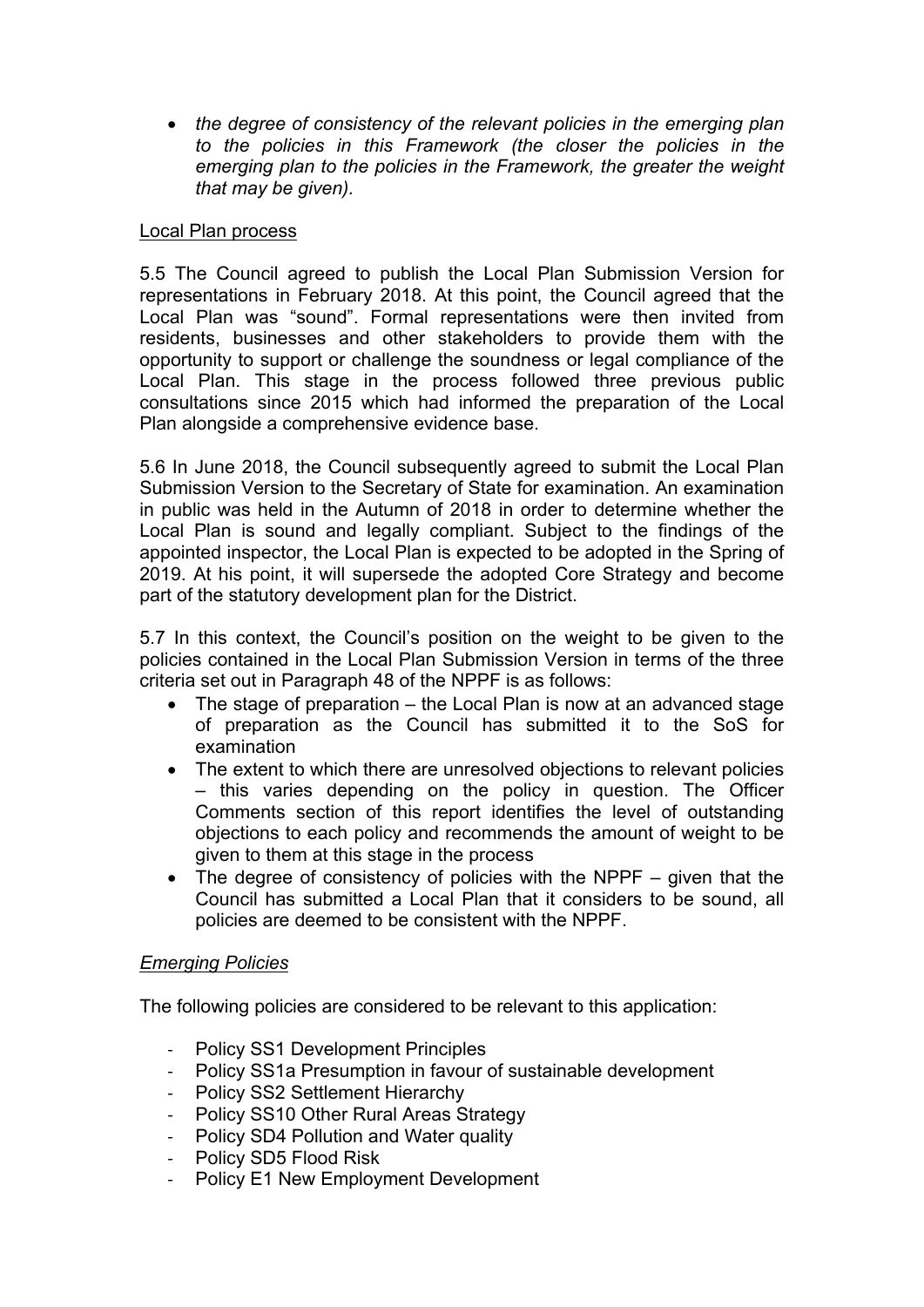- Policy E3 Existing Employment Areas, Premises and Allocations
- Policy DC1 Design Considerations
- Policy DC3 Landscape and Settlement Setting
- Policy NE1 Biodiversity and Geological Resources
- Policy T1 Sustainable Transport

## **6. CONSULTATIONS CARRIED OUT**

| Site notice published  | Expiry date for comments: 21/12/2018 |
|------------------------|--------------------------------------|
| Press notice           | N/A                                  |
| Neighbour Notification | Expiry date for comments: 27/12/2018 |

6.1 No letters of representation received.

### 6.2 **Severn Trent Water Ltd**

No comments received.

### 6.3 **Cheadle Town Council**

No objections.

### 6.4 **Staffordshire County Council Highways**

No objections on highway grounds subject to a condition requiring provision of a visibility splay of 2.4m x 36m to the south.

### 6.5 **SMDC Ecologist**

In line with the recommendations of the Preliminary Bat Roost Assessment, further surveys need to be undertaken between May and August to assess the potential for bat roosts and bird nests. On this basis the LPA can't move to approve the application without the results of the activity surveys – needs to be deferred… could refuse for want of information. The further surveys need to be done in accordance with the Bat Conservation Trust Guidelines for date / timing and survey effort.

### 6.6 **SMDC Trees**

No comments received.

## 6.7 **Environmental Health Officer**

No objections and recommend conditions covering control of construction/demolition hours; reporting of any unexpected contamination; control of artificial lighting; noise attenuation of plant and machinery; no burning of waste on site; no use of power tools outside the building; and restriction on hours of use of the premises.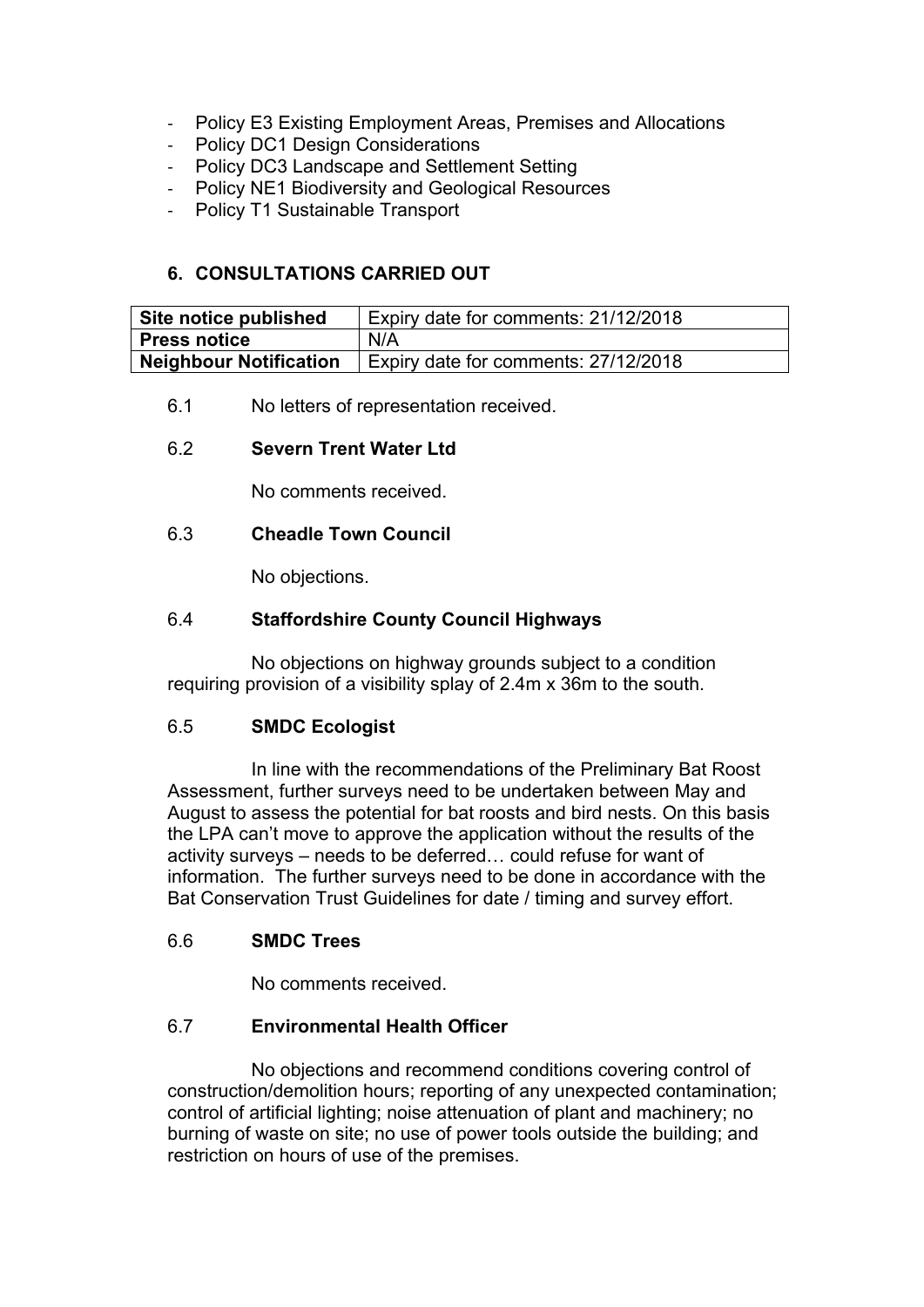### 6.8 **The Coal Authority**

Originally objected to the application as the site falls within the defined Development High Risk Area and no Coal Mining Risk Assessment has been submitted. Therefore the application fails to demonstrate that the site is safe and stable to accommodate the proposed development.

Following submission of a Coal Mining Risk Assessment, the Coal Authority has withdrawn its objection and recommends a condition to require a scheme of intrusive site investigations, submission of a report of findings arising from the site investigations and a scheme of remedial works.

### 6.9 **Staffordshire County Council Minerals and Waste**

No comments on this application.

## 7. **POLICY AND MATERIAL CONSIDERATIONS**

### *Policy Context*

- 7.1 The Local Planning Authority is required to determine planning applications in accordance with the development plan, unless there are material circumstances which indicate otherwise and in determining these applications, it shall have regard to the provisions of the Development Plan, in so far as material to the application and to any other material consideration. The Council's Development Plan is formed of the Core Strategy Development Plan Document (adopted March 2014) and the Saved Local Plan Proposals Map / Settlement Boundaries (adopted 1998).
- 7.2 Core Strategy policy SS1 identifies that development should contribute positively to the social, economic and environmental improvements of the Staffordshire Moorlands. Policy SS1a establishes a 'Presumption in Favour of Sustainable Development' in accordance with the National Planning Policy Framework (NPPF). Paragraph 14 of the NPPF outlines that the presumption in favour of sustainable development 'should be seen as a golden thread running through both plan making and decision taking'. Planning applications which accord with policies within the Core Strategy should be approved without delay. CS Policy E1 New Employment Development states that the sustainable redevelopment, intensification or improvement of existing employment sites for new business and industrial developments will be supported provided it would not have an unacceptable impact on the amenities, character or appearance of the area and is in compliance with other policies in the Core Strategy.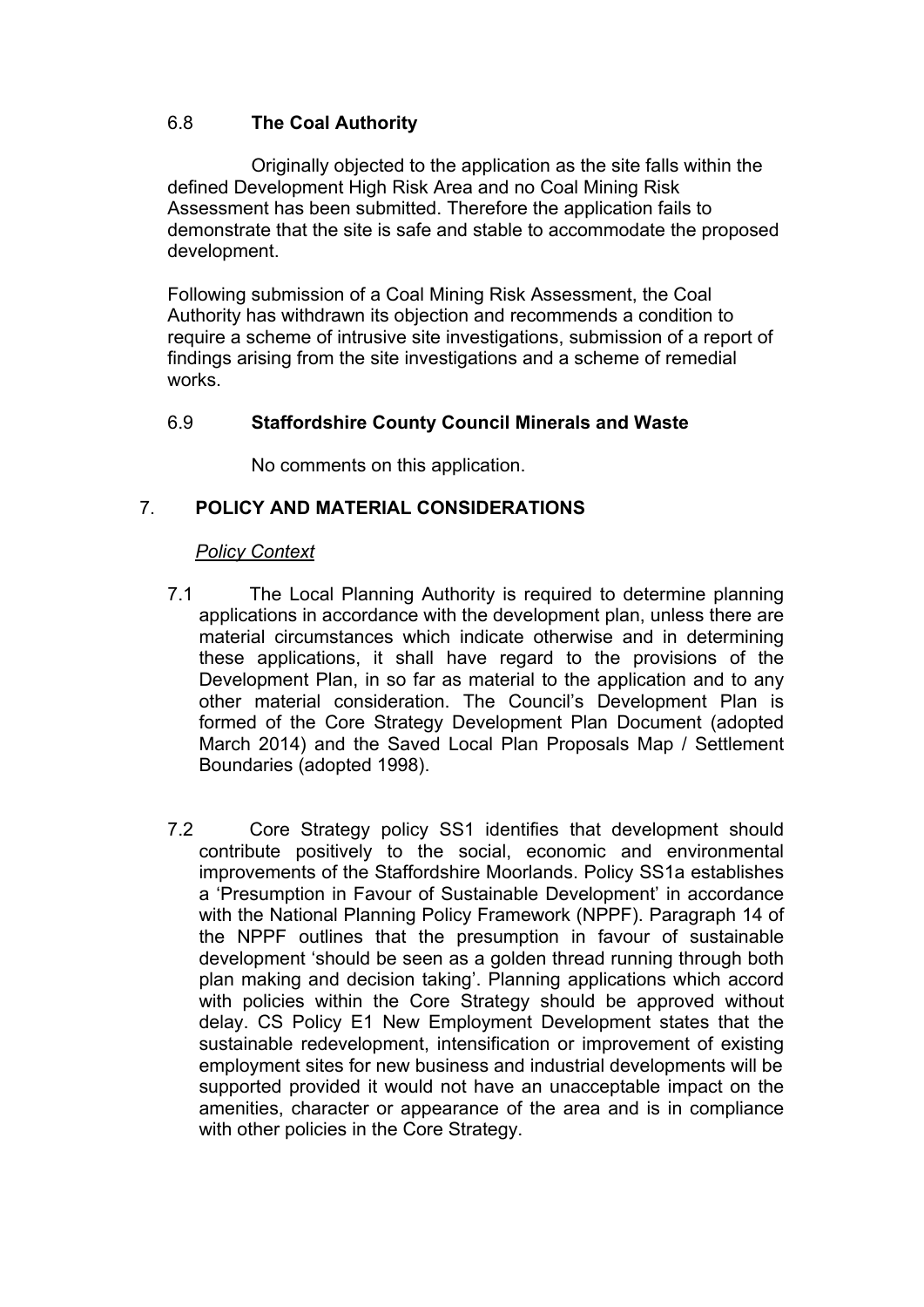- 7.3 Paragraph 133 of the NPPF states that the fundamental aim of Green Belt policy is to prevent urban sprawl by keeping land permanently open; the essential characteristics of Green Belts are their openness and their permanence. Paragraph 145 of the NPPF confirms that the construction of new buildings in the Green Belt should be regarded as inappropriate. Paragraphs 143 and 144 comment that inappropriate development is, by definition, harmful to the Green Belt and should not be approved except in very special circumstances. 'Very special circumstances' will not exist unless the potential harm to the Green Belt by reason of inappropriateness, and any other harm, is clearly outweighed by other considerations.
- 7.4 Policy SS6c relates to 'Other Rural Areas Area Strategy' and states that these areas will provide for development which meets an essential local need, supports the rural diversification and sustainability of the rural areas, promotes sustainable tourism or enhances the countryside. this policy goes on to state that the Council will meet essential local needs by, amongst other things, restricting new build development in the countryside, extension or replacement of an existing rural building in accordance with policies R1 and R2.
- 7.5 Policy R1 states that all development in rural areas will be assessed according to the extent to which it enhances the character, appearance and biodiversity of the countryside; and promotes the sustainable diversification of the rural economy and facilitates economic activity.
- 7.6 Policy DC1 states that new development should be of a high quality design and add value to the local area. Proposals should be designed to respect the site and surroundings and promote a positive sense of place. This policy also states that development should protect the amenity of the area, including residential amenity, in terms of satisfactory daylight, sunlight, outlook, privacy and soft landscaping; and furthermore, provide for safe and satisfactory access and make a contribution to meeting the parking requirement arising from necessary car use.
- 7.7 In accordance with policy DC3 the Council will protect and, where possible, enhance local landscape by resisting development which would harm or be detrimental to the character of the local and wider landscape.

#### *Main Issues*

- 7.8The main issues for consideration in the determination of this application are:
	- Whether the proposal constitutes inappropriate development in the Green Belt; having regard to the NPPF and development plan policies: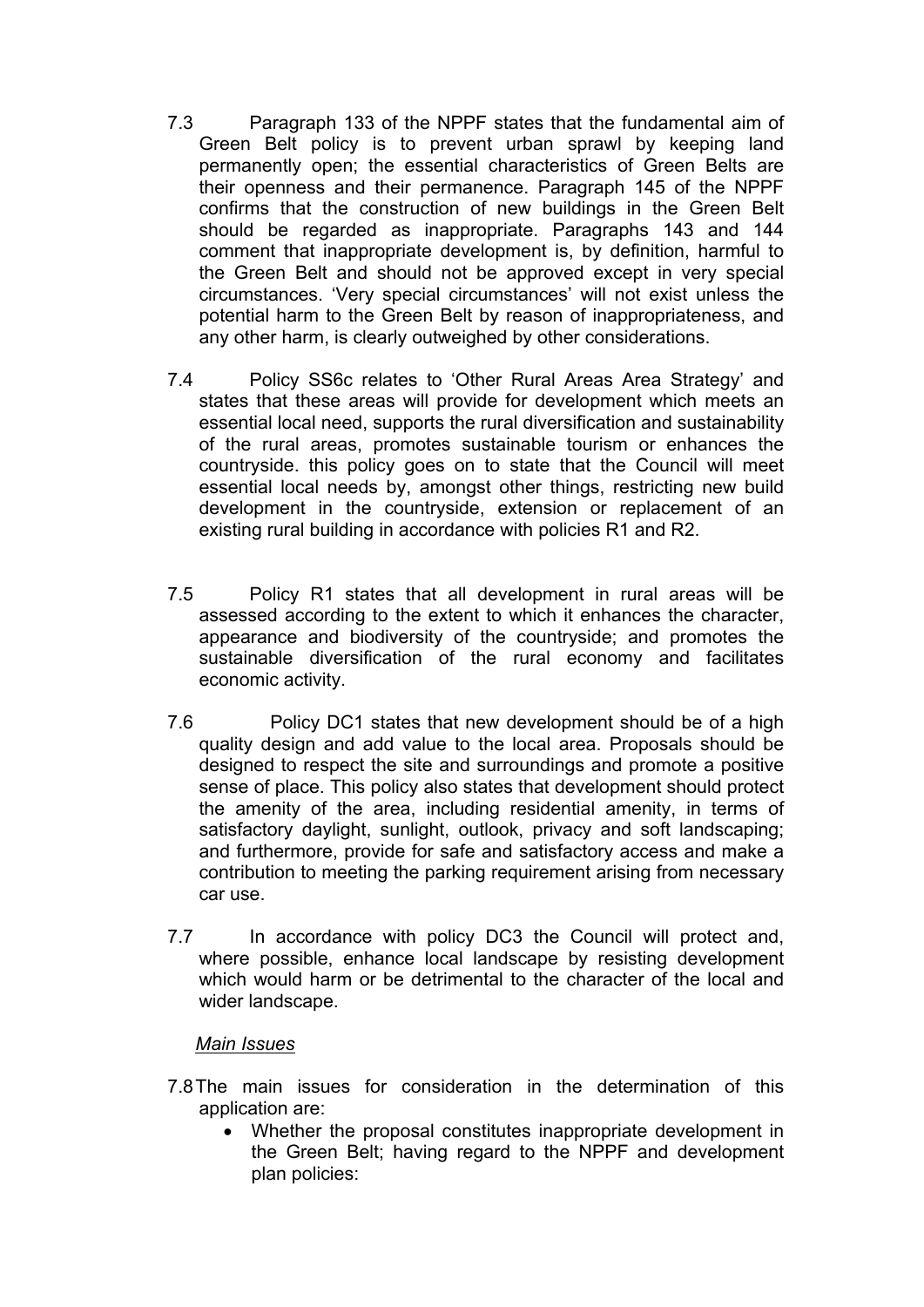- The effect on the openness of the Green Belt and the purposes of including land within it;
- The effect on the visual amenity of the Green Belt;
- The impact on the residential amenity of nearby residents and the surrounding area;
- The impact on biodiversity and
- The impact on highway safety.

## *Green Belt*

- 7.9This application relates to a plot positioned on the western side of the highway, Adderley, Cheadle. The site is blanketed by the Green Belt and forms part of a loose cluster of development. The immediate locality is predominantly rural in character with dwellings of varying age, design and type pepper potted along the Adderley Road. The application site comprises a series of industrial buildings, the existing cottage the subject of this application and a new dwellinghouse situated in the northern part of the site. Chapter 13 of the National Planning Policy Framework (NPPF) and Policy R1 are applicable. Policy R1 states that appropriate development should not harm the rural character of the area or any sites designated for their nature conservation, or historical interest by virtue of the scale, nature and level of activity involved.
- 7.10 Paragraph 145 of the National Planning Policy Framework states that the construction of new buildings should be regarded as inappropriate development in the Green Belt. Paragraph 143 states that as with previous Green Belt policy, inappropriate development is, by definition, harmful to the Green Belt and should not be approved except in very special circumstances. There are exceptions to this and these are set out in the Framework. One such exception is the

*● limited infilling or the partial or complete redevelopment of previously developed land, whether redundant or in continuing use (excluding temporary buildings), which would not have a greater impact on the openness of the Green Belt than the existing development.*

- 7.11 The purposes of including land within the Green Belt may be summarised as follows:
	- to check the unrestricted sprawl of large built-up areas;
	- to prevent neighbouring towns merging into one another;
	- to assist in safeguarding the countryside from encroachment;
	- to preserve the setting and special character of historic towns; and
	- to assist in urban regeneration, by encouraging the recycling of derelict and other urban land.
- 7.12 The site currently comprises the existing dwelling and areas of hardstanding and can therefore be considered to constitute redevelopment of previously developed land. There is no definition of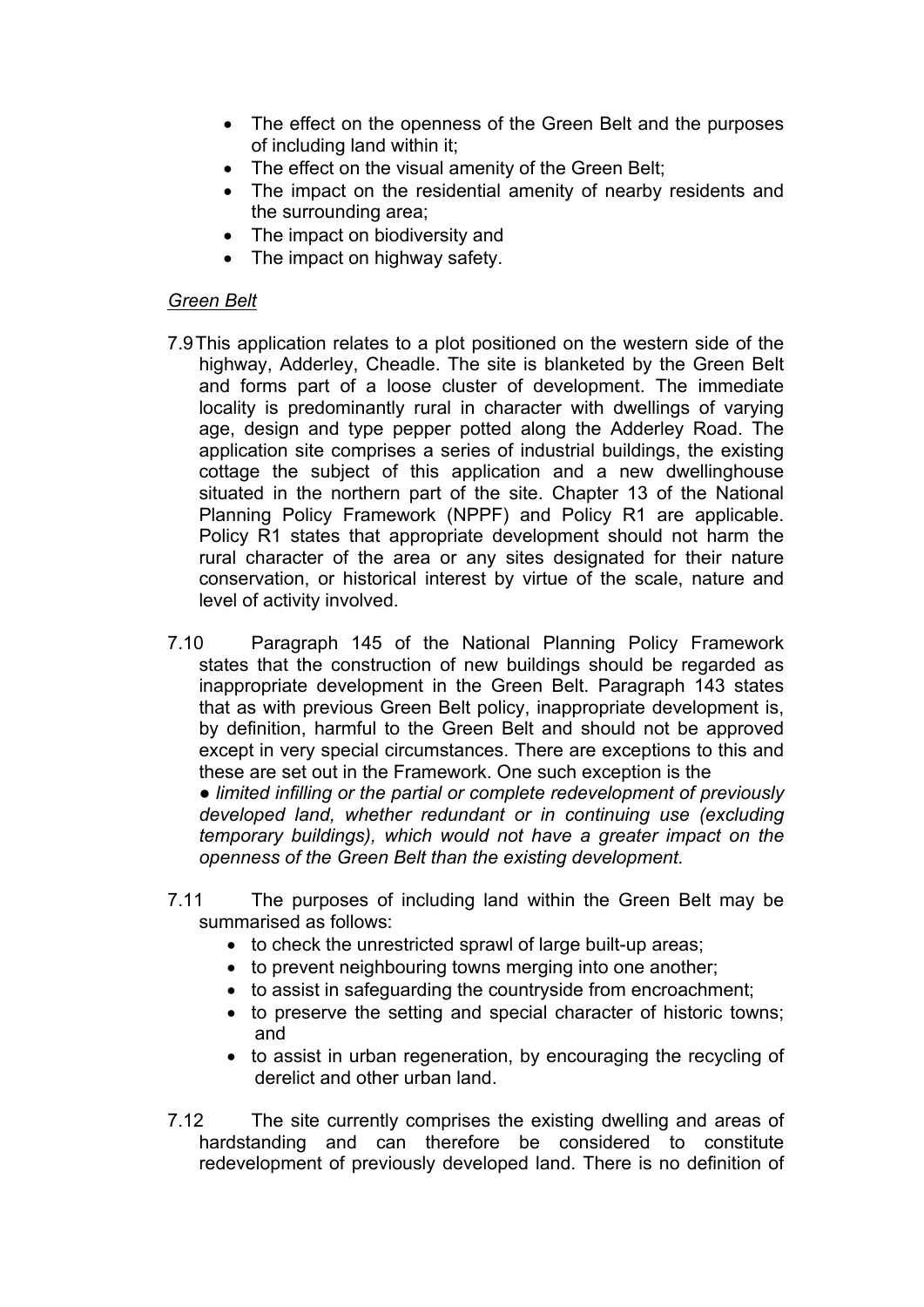limited infilling within national or local policy. It is noted that the proposed building would be sited immediately adjacent to two sides of the existing mill building with the highway to the eastern boundary and the commercial yard to the north, beyond which is the applicant's new dwelling. In these circumstances it can be concluded that the proposed building would be infilling the gap between two sides of the mill with the yard and new dwelling to the north.

- 7.13 The key test is whether the proposal would have a greater impact on the openness of the Green Belt than the existing development. There is no definition of openness in the Framework but, in the Green Belt context, it is generally held to refer to freedom from, or the absence of, development. In this instance the existing two storey cottage would be replaced by a building with a larger footprint although the overall ridge heights of the existing and proposed structures are similar. Accordingly it is not considered that the new building would have a materially greater impact on openness than the existing cottage.
- 7.14 Notwithstanding this, however, Members will recall that committee previously granted planning permission for a replacement dwelling for the cottage, which has now been constructed on the opposite side of the commercial yard to the north. That consent was subject to a condition that the existing cottage was demolished. Although that work has not yet been carried out, for the purposes of this assessment, given the requirement for demolition which remains in place it is considered that the removal of cottage cannot be taken into account when considering the net impact of the development on openness.
- 7.15 Clearly, the proposal is of substantial scale and massing which will have some presence in the street scape and will mean that the area currently occupied by the cottage will not become "free from development" as was previously envisaged when consent was granted for the replacement. However, as noted above, the site of the proposed building is largely enclosed by existing buildings and the built form of the road and in the context of the existing mill buildings, against which the proposal will largely be viewed, together with other structures on the site, it is considered that the overall impact on Green Belt openness would not be significant. Given that the new development will be contained within the current site boundaries there will be no further encroachment into the countryside, nor would the development impact on any other Green Belt purpose.
- 7.16 In summary, the proposed scheme presented would not result in greater harm to openness and the proposal would therefore not be inappropriate in the Green Belt. Furthermore, the proposal would have no impact on the purposes of including land within the Green Belt. Taking the above into account, it is considered that the principle of this development is acceptable.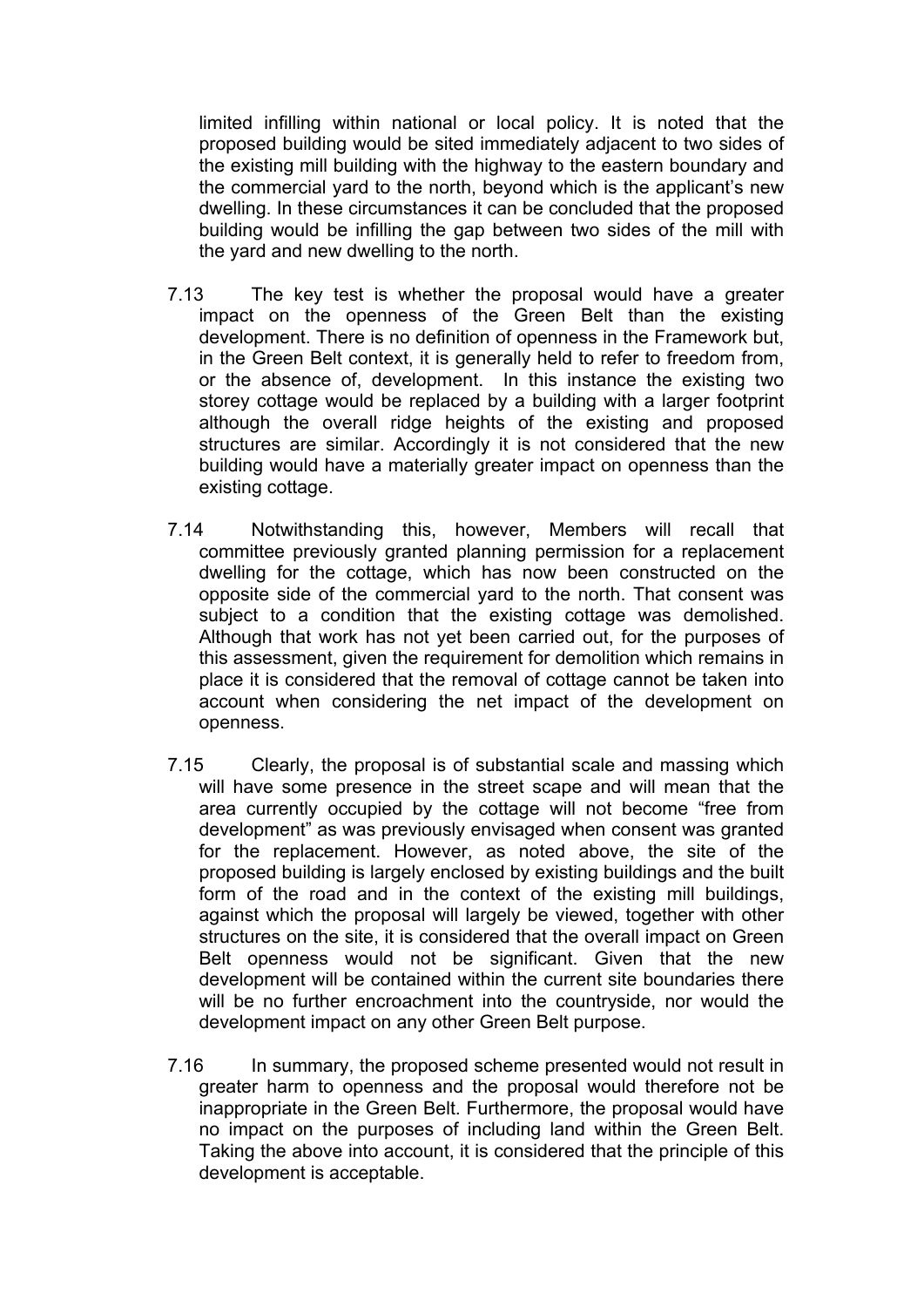### *Design*

- 7.17 Policy DC1 (Design Considerations) outlines that all development should be of a high quality and add value to the local area and also be designed to respect the site and surroundings, through scale, density, layout, siting, landscaping, character and appearance, in line with the Council Design SPG. Paragraph 127 of the NPPF advises that new development should function well, add to the overall quality of the area and be visually attractive as a result of good architecture, layout and appropriate and effective landscaping.
- 7.18 The application site is located in an isolated location. However it has already been established that the scale and proportions of the proposed development are considered to be acceptable and unlikely to cause significant harm to the wider character or appearance of the locality.
- 7.19 The proposed building is considered to be of an acceptable appearance being of a utilitarian design which is appropriate in this industrial setting. Furthermore, external building materials would, in principle, reflect those of the industrial building towards the western site boundary. As specific details have not been submitted in this regard it is considered reasonable and necessary to apply a condition to require exact materials to be agreed prior to the commencement of development.

### *Amenity*

- 7.20 Policy DC1 states that new development should protect residential amenity in terms of satisfactory daylight, sunlight, outlook, privacy and soft landscaping.
- 7.21 Aside from the recently constructed dwelling on the site, the nearest neighbouring residential property is South View, which is approx. 50m to the north of the proposed building. With this separation distance in mind and the nature of commercial activities already taking place on the site, there is unlikely to be any significant impact on the amenities of the neighbouring properties. In addition, the Environmental Health Officer has recommended a number of conditions which will safeguard the amenities of the neighbours. These include a restriction on the operating times of the premises and noise attenuation of any plant and machinery associated with the development.
- 7.22 The Coal Authority has withdrawn its objection following the submission of a Coal Mining Risk Assessment. A condition has been added to the recommendation to require a scheme of intrusive site investigations, submission of a report of findings arising from the site investigations and a scheme of remedial works.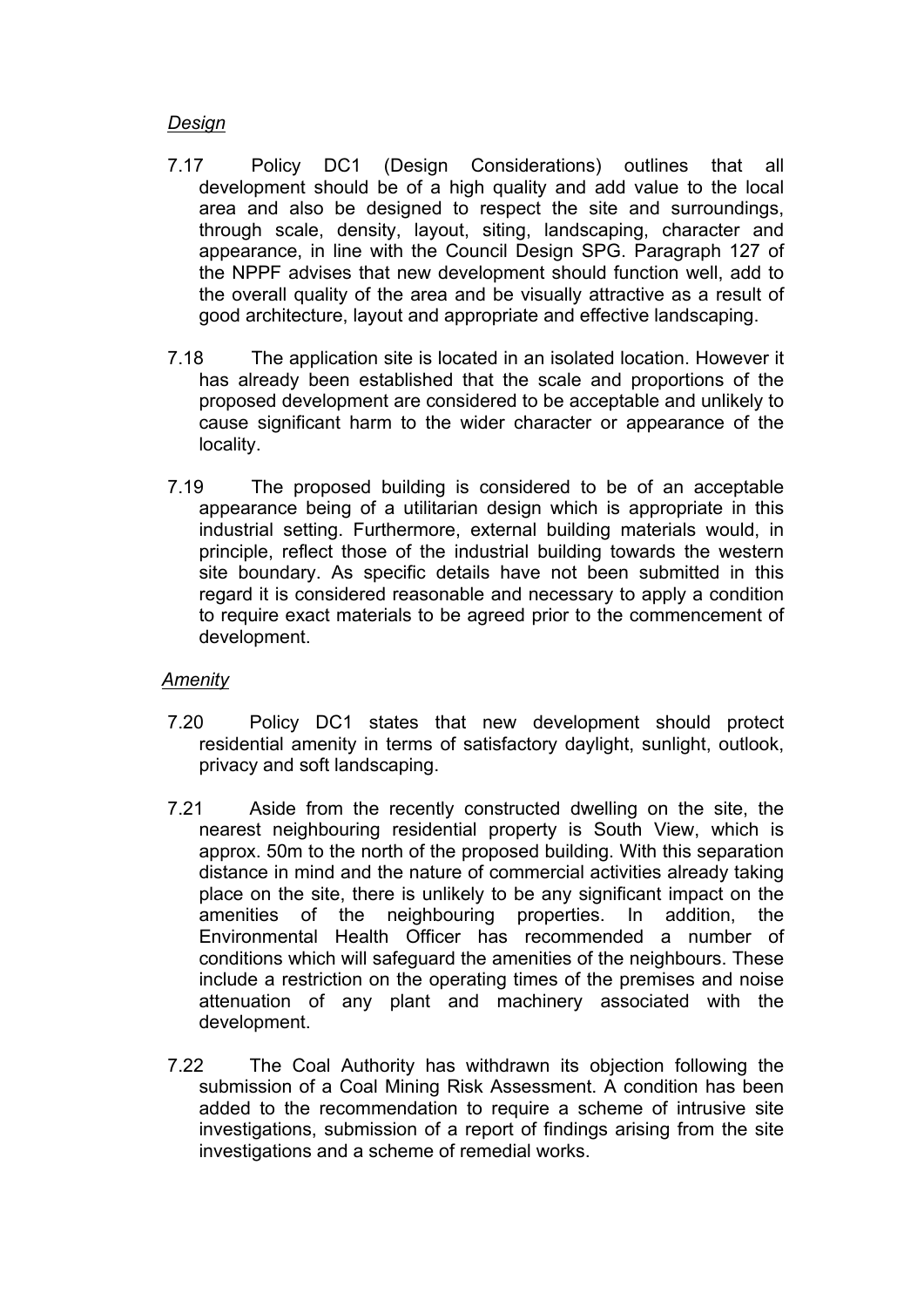7.23 Subject to the conditions recommended by Environmental Health Officer and The Coal Authority, and taking account of the above factors, it is not considered likely that the proposal would result in injury to nearby residential amenity or the wider environment. Accordingly, it is considered that the proposal accords with the requirements of CS Policies DC1 and SD4 and the NPPF.

## *Biodiversity*

- 7.24 The submitted Preliminary Roost Assessment undertaken and submitted during the course of the application recommends that a minimum of two further activity surveys be undertaken during the bat survey season (May to September). This is because the existing building to be demolished has a number of potential ingress/egress points and suitable roosting features and is therefore deemed as having 'moderate' potential for bats to roost and 'low' potential for birds to nest.
- 7.25 Whilst the recommendations of the Roost Assessment above are acknowledged, it is important to note that Condition 5 of the previous approval for the replacement dwelling, which has since been constructed, requires the existing dwelling to be demolished within 6 months of the first occupation of the new dwelling. It is considered that it would be unreasonable in these circumstances to impose a requirement upon the applicant to undertake further survey work in relation to a building which they must demolish and remove from the site in order to comply with the terms of a previous consent. However, the applicant is bound by the requirements of the Conservation of Habitats and Species Regulations 2017 and the Wildlife and Countryside Act 1981. Bats and their roosts are legally protected. In the event that bats are encountered during demolition works, all operations would need to be immediately ceased and advice obtained from an ecologically qualified bat specialist. An informative note that has been added to the recommendation to this effect.

## *Highways*

- 7.26 In accordance with policy DC1 all new development should provide for safe and satisfactory access and make a contribution to meeting the parking requirements arising from the development. Policy T1 refers to development and sustainable transport. The policy promotes development located where the highway network can satisfactorily accommodate traffic generated by the development. Paragraph 108 of the NPPF requires local authorities in determining applications to take account of whether safe and suitable access to the site can be achieved for all users.
- 7.27 Staffordshire County Council Highways has commented that the demolition of the existing building and construction of the proposal will improve visibility over the existing. With the construction of the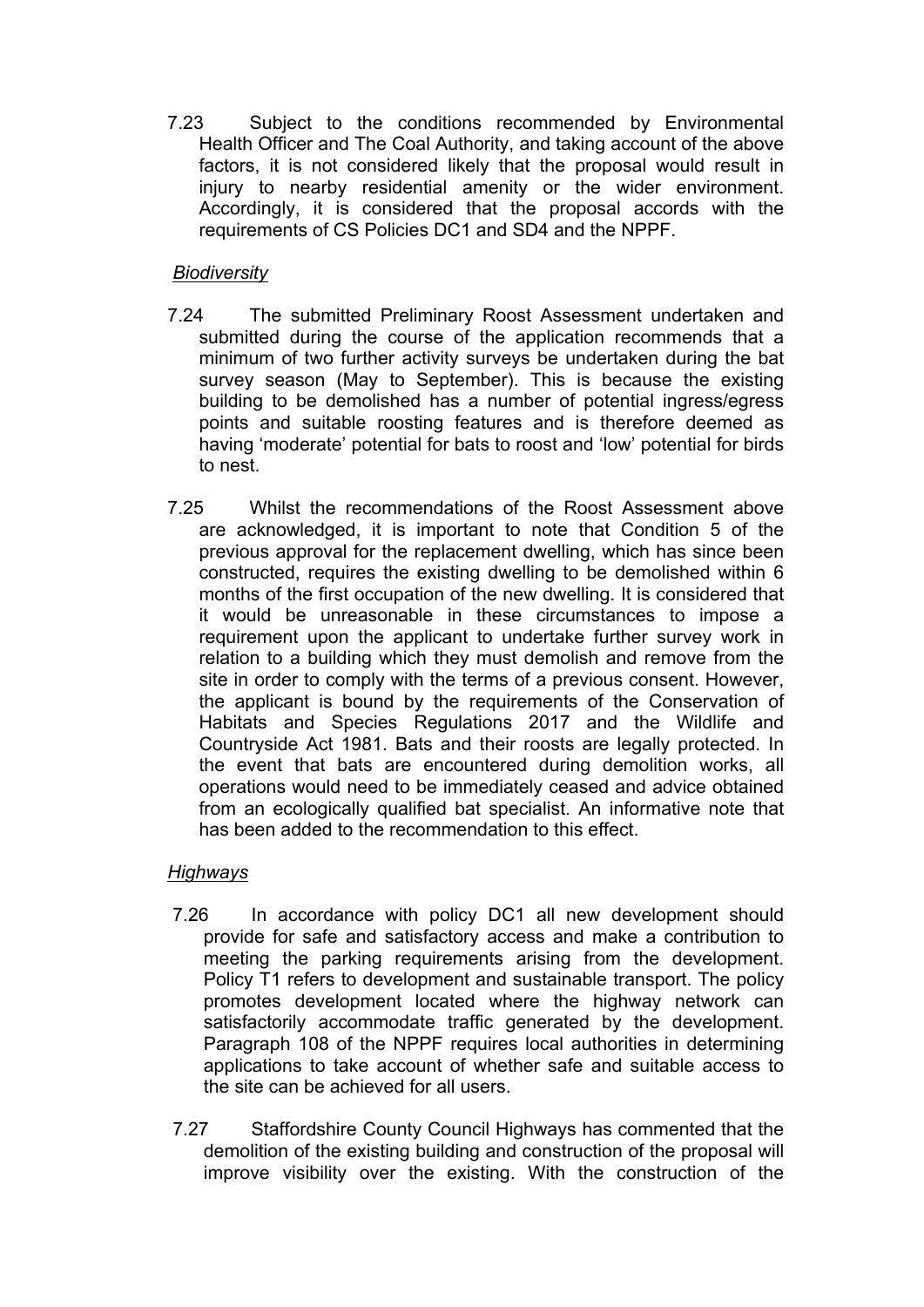proposed building as shown on the submitted drawing, a visibility splay to the south of 2.4m x 36m is achievable and can be conditioned. There is adequate parking within the wider site to cater for the needs of the development.

7.28 Accordingly it can be concluded that the proposals do not adversely impact on highway safety and thereby accord with CS Policy T1 and Section 9 of the NPPF.

### **8. CONCLUSIONS AND PLANNING BALANCE**

- 8.1 This application seeks approval for the demolition of an existing two storey dwellinghouse and construction of a new portal framed building. The application site is blanketed by the Staffordshire Green Belt. In accordance with Chapter 13 of the NPPF and policies SS6c and R1 of the Core Strategy, the proposed building is considered to represent limited infilling or the partial or complete redevelopment of previously developed land and would not have a greater impact on the openness of the Green Belt than the existing. Accordingly, the proposal is not considered to be an inappropriate form of development in the Green Belt. The proposed development is consistent with all of the purposes of including land within the Green Belt. For these reasons, the principle of the development is accepted.
- 8.2 The proposed building is of an acceptable design and scale that sufficiently respects the character and appearance of the wider area. The development would not result in significant harm to residential amenity of nearby occupiers, nor is it considered likely to result in harm to highway safety or biodiversity interests. This application is therefore considered to accord with the Staffordshire Moorlands Core Strategy and the National Planning Policy Framework.

### **9. RECOMMENDATIONS**

**APPROVE subject to the following conditions**

- **1. The development hereby permitted shall be begun before the expiration of three years from the date of this permission. Reason:- To comply with the provisions of Section 51 of the Town and Country Planning, Planning and Compulsory Purchase Act, 2004.**
- **2. The development hereby approved shall be carried out in accordance with drawings numbered 5345-002 Site Layout Plan, 5345-003 Floor Plans and Elevations, and 5345-004 Site Location Plan. Reason:- For the avoidance of doubt.**
- **3. Prior to the use of any facing or roofing materials details of types and colours of the external cladding shall be submitted**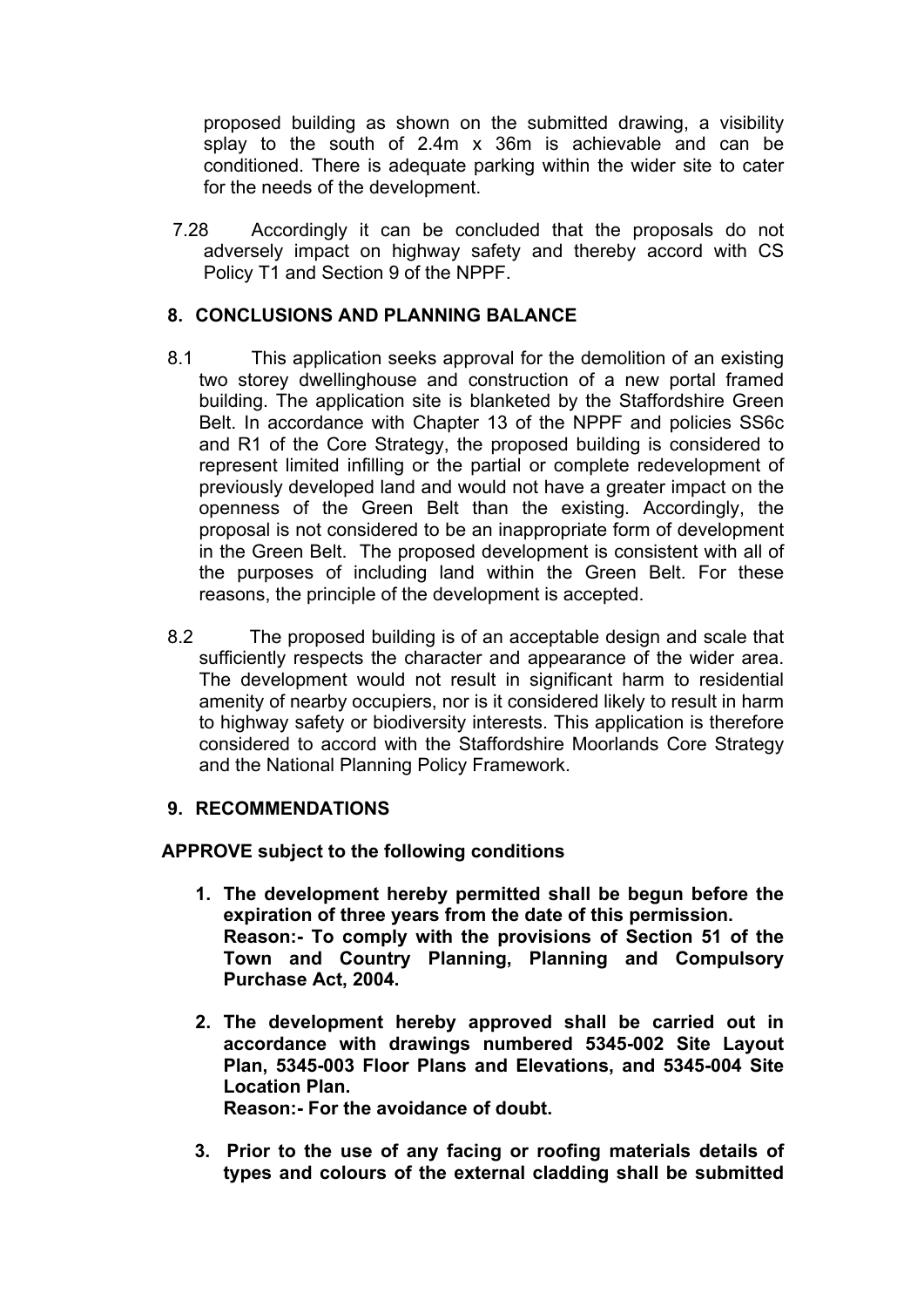**to and approved in writing by the Local Planning Authority. The development shall be carried out in accordance with the approved details.**

**Reason:- To ensure that the external appearance of the development is satisfactory.**

**4. Within 3 months of the commencement of development on site, a plan indicating the positions, design, materials and type of boundary treatment to be erected shall be submitted to and approved in writing by the Local Planning Authority. The boundary treatment shall be completed prior to first occupation of the approved development or in accordance with a timetable agreed in writing by the Local Planning Authority.**

**Reason:- In the interests of visual amenity and the character and appearance of the Green Belt.**

**5. No development shall take place until a scheme of intrusive site investigations has been submitted to and approved in writing by the Local Planning Authority. A report of findings arising from the intrusive site investigations including where necessary a scheme of remedial works shall be submitted to and approved in writing by the Local Planning Authority before any development begins. Thereafter, the site shall be remediated in accordance with the approved measures before development begins.**

**Reason:- To ensure that risks from land instability and mining related hazards to the future users of the land and neighbouring land are minimized and to ensure that the development can be carried out safely without unacceptable risks to workers, neighbours and the general public.**

**6. Unless prior permission has been obtained in writing from the Local Planning Authority, all noisy activities shall be restricted to the following times of operation 07:30 – 18:00 hours (Monday to Friday); 08:00 – 13:00 hours (Saturday) and no working is permitted on Sundays or Bank Holidays. In this instance noisy activity is defined as any activity (for instance, but not restricted to, building construction/demolition operations, refurbishing and landscaping) which generates noise that is audible at the site boundary.**

**Reason:- In the interests of residential amenity.**

**7. In the event that contamination, including any suspected asbestos containing materials (e.g. bonded cement), is found is any time when carrying out the approved development are is found at any time when carrying out the approved development it must be reported in writing immediately to the Local Planning Authority. Development should not commence further until an initial investigation and risk assessment has**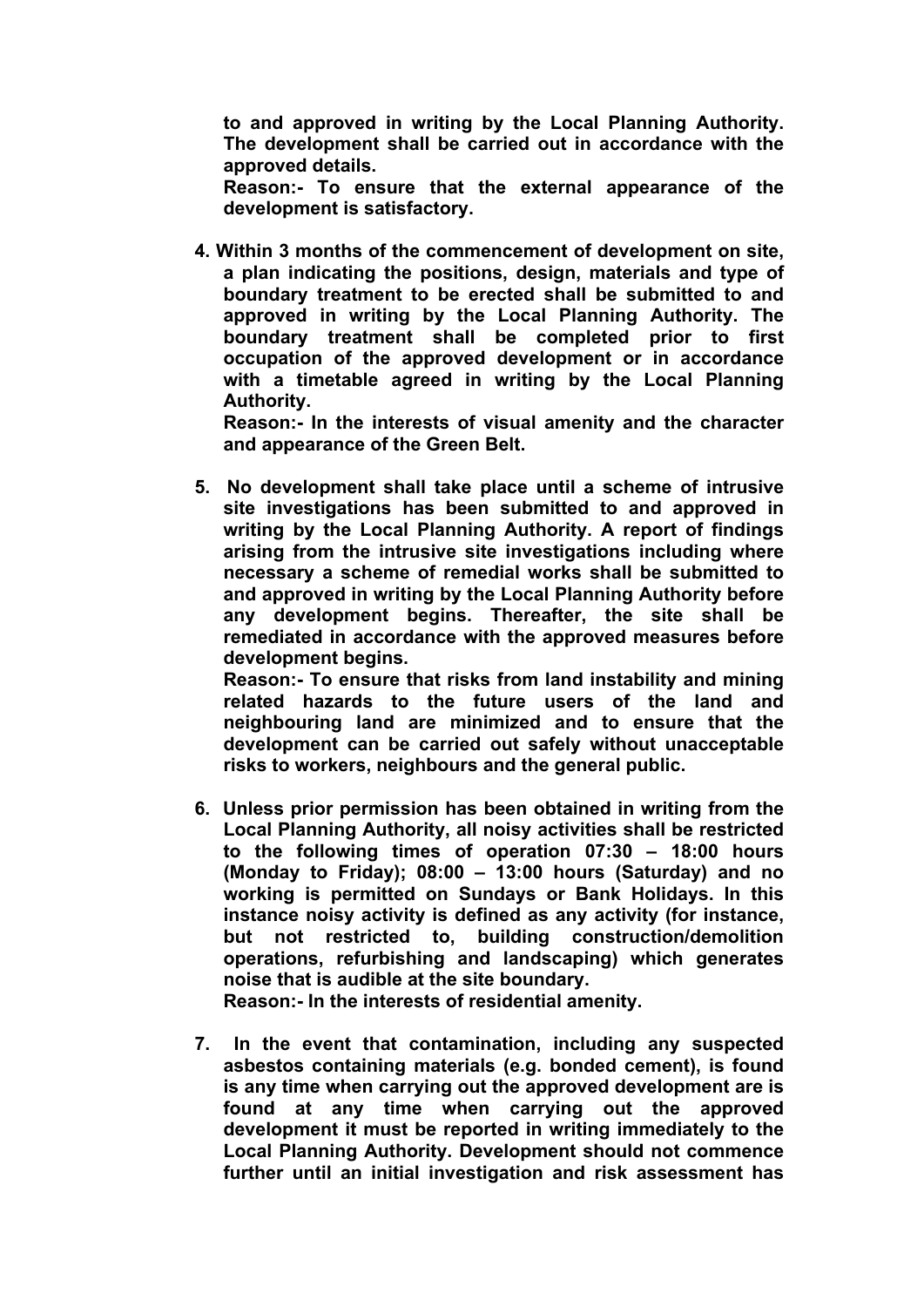**been completed in accordance with a scheme to be agreed by the Local Planning Authority to assess the nature and extent of any contamination on the site. If the initial site risk assessment indicates that potential risks exists to any identified receptors, development shall not commence until a detailed remediation scheme to bring the site to a condition suitable for the intended use by removing unacceptable risks to human health, buildings and other property and the natural and historical environment has been prepared, and is subject to the approval in writing of the Local Planning Authority.**

**Reason:- To ensure that the proposed development meets the requirements of the National Planning Policy Framework in that all potential risks to human health, controlled waters and wider environment are known and where necessary dealt with via remediation and or management of those risks.**

**8. The artificial lighting incorporated into this site in connection to this application shall not increase the pre-existing illuminance at the adjoining light sensitive locations (residential) when the light (s) is (are) in operation. Reason: To protect the local amenities of the local residents by**

**reason of excess of luminance.**

**9. The machinery, plant or equipment including installed or operated in connection with the carrying out of this permission shall be so enclosed and/or attenuated that the noise generated by the operation of the machinery shall not increase the background noise levels during day time expressed as LA90 [1hour] (day time 07:00-23:00 hours) and/or (b) LA90 [15 mins] during night time (night time 23:00-07:00 hours) at any adjoining noise sensitive locations or premises in separate occupation above that prevailing when the machinery is not operating. Noise measurements for the purpose of this condition shall be pursuant to BS 4142:2014.**

**Reason:- To safeguard the amenity of local residents and that of the surrounding area from noise disturbance.**

**10. No power tools or machinery which are audible at the nearest noise sensitive receptor shall be used outside the fabric of the building. Reason:- To safeguard the amenity of local residents and that**

**of the surrounding area from noise disturbance.**

**11. The premises shall not be used except between 08:00 hours and 18:00 hours Mondays to Friday, 08:00 hours and 13:00 hours Saturday and at no time on Sundays and Bank Holidays. Reason: To avoid the risk of disturbance to neighbouring dwellings during unsocial hours.**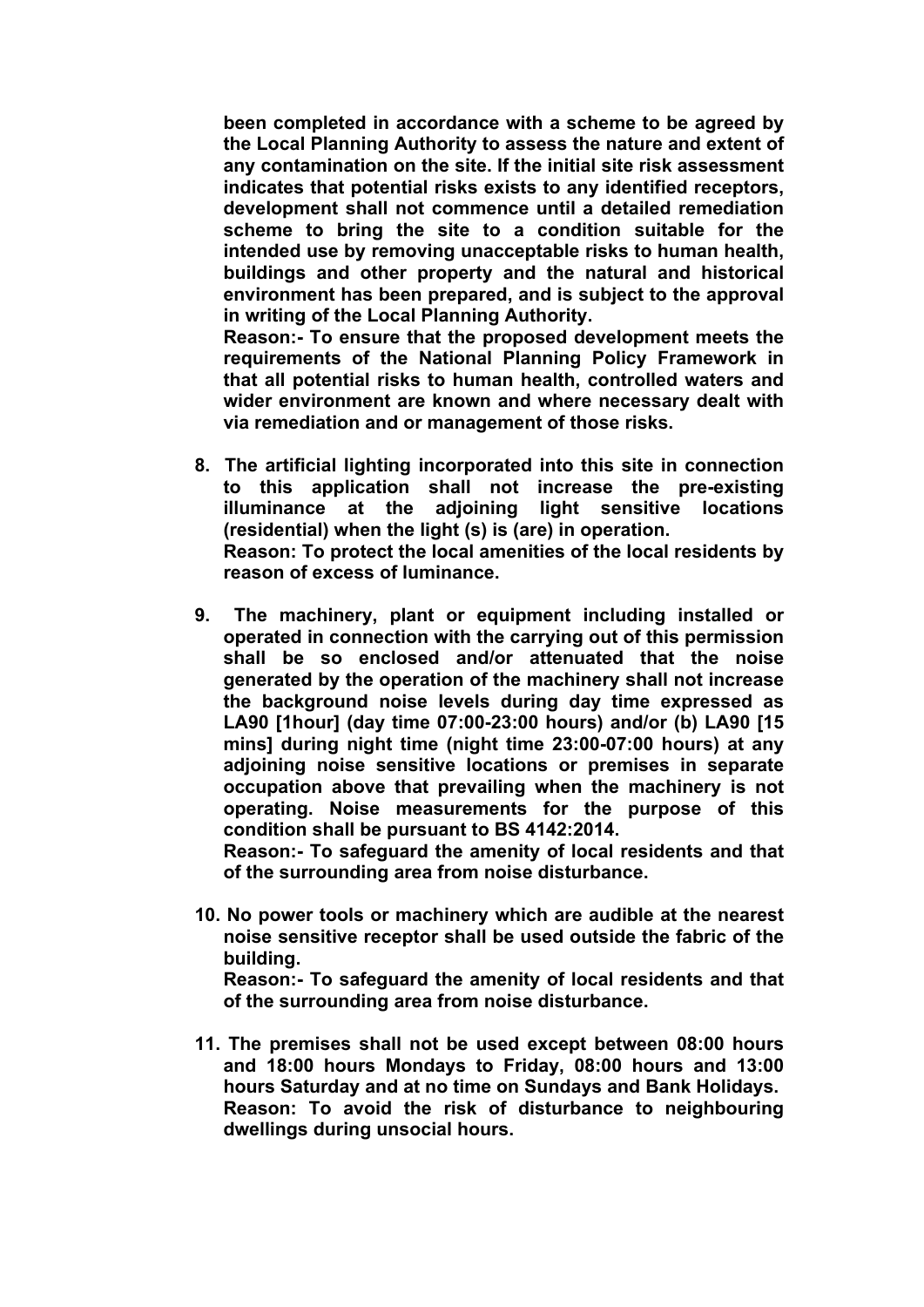**12. The development hereby permitted shall not be brought into use until the visibility splay of 2.4m x 36m to the south has been provided. The visibility splay shall thereafter be kept free of all obstructions to visibility over a height of 900 mm above the adjacent carriageway level. Reason:- To comply with NPPF Paragraph 108; to comply with SMDC Core Strategy policy DC1; in the interests of highway safety.**

**In the event of any changes being needed to the wording of the Committee's decision (such as to delete, vary or add conditions/informatives/planning obligations or reasons for approval/refusal) prior to the decision being issued, the Head of Regulatory Services has delegated authority to do so in consultation with the Chairman of the [Planning Applications Committee], provided that the changes do not exceed the substantive nature of the Committee's decision.**

#### **Informatives:**

**1. This recommendation is made following careful consideration of all the issues raised through the application process and thorough discussion with the applicants. In accordance with Paragraph 38 of the NPPF the Case Officer has sought additional information from the agent in respect of the volumes of the existing and proposed buildings.**

**2. In the event that bats or bat droppings are encountered during the demolition work, all operations should be immediately ceased and advice obtained from an ecologically qualified bat specialist. Work should then continue only in accordance with the specialist advice obtained and with due reference to the law including the Conservation of Habitats and Species Regulations 2017 and the Wildlife and Countryside Act 1981.**

**3. All wild birds including their nests and eggs are protected by law. It is an offence, with certain exceptions, to kill, injure or take wild birds or to take, damage, or destroy their nests or take or destroy their eggs. Site clearance and/or demolition cannot therefore take place where there are birds nesting. Typically this will be in the period mid February to mid August. As this development involves demolition and/or other activities which would be damaging to any nesting birds present the work should avoid the bird nesting season so far as possible. If such work is to take place in the nesting season an ecologist experienced in bird nesting habits should first be engaged to advise on and ensure that the intended work can legally take place.**

**4. Any waste material associated with the demolition or construction shall not be burnt on site but shall be kept securely for removal to prevent escape into the environment.**